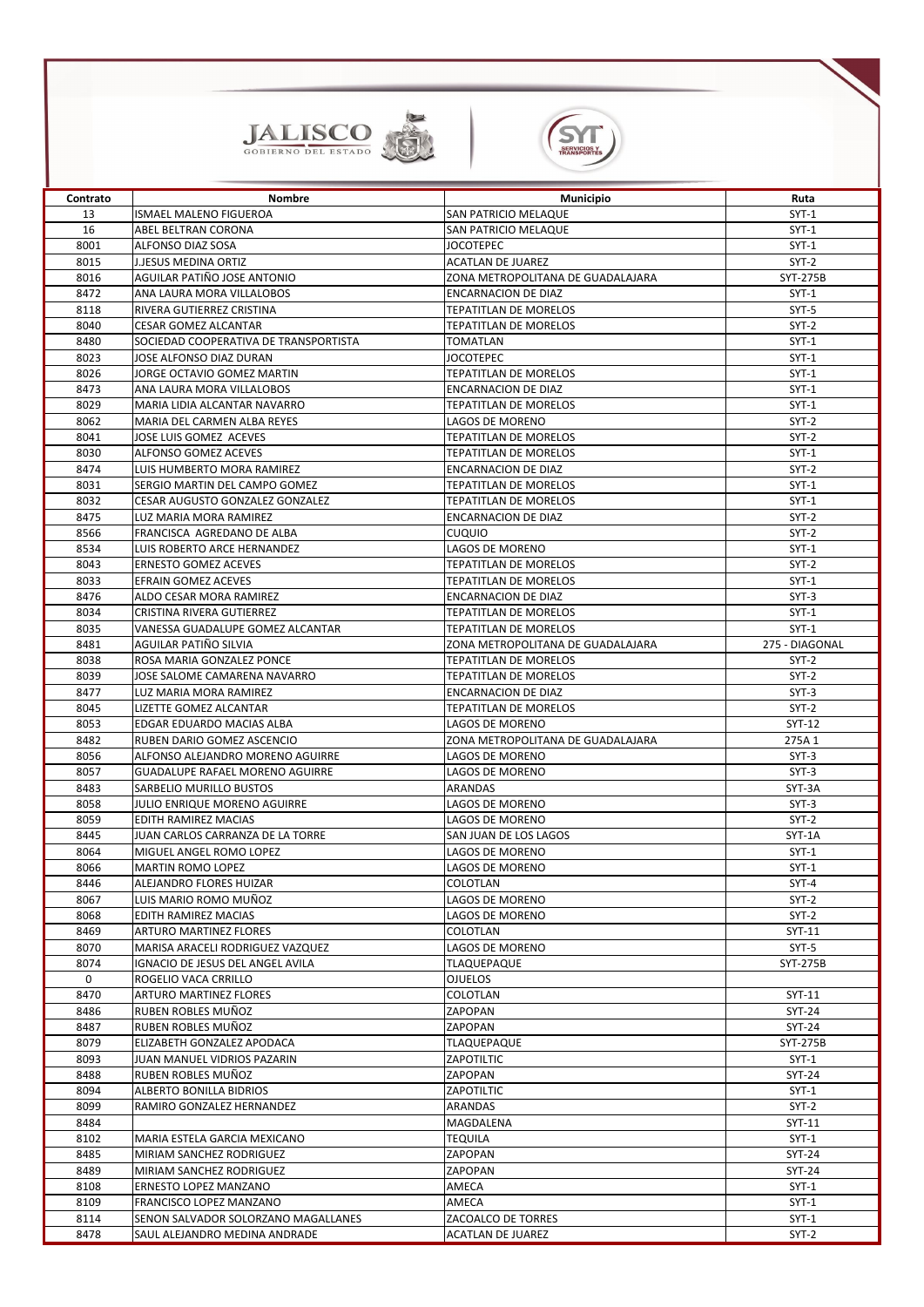



| 8115 | ILDELISA HERRERA GUTIERREZ              | <b>COLOTLAN</b>                   | $SYT-1$         |
|------|-----------------------------------------|-----------------------------------|-----------------|
| 8116 | MARIA LIDIA ALCANTAR NAVARRO            | <b>TEPATITLAN DE MORELOS</b>      | $SYT-1$         |
| 8117 | OSWALDO GOMEZ ALCANTAR                  | <b>TEPATITLAN DE MORELOS</b>      | $SYT-1$         |
| 8120 | VERÓNICA DEL CARMEN GOMEZ MARTIN        | <b>TEPATITLAN DE MORELOS</b>      | $SYT-1$         |
| 8158 | TRANSPORTADORA BECTOURS S.A. DE C.V.    | ZAPOTLANEJO                       | $SYT-1$         |
| 8121 | ROSA MARIA GONZALEZ PONCE               | <b>TEPATITLAN DE MORELOS</b>      | $SYT-1$         |
| 8479 | JORGE ARTURO VILLANUEVA GARCIA          | ZONA METROPOLITANA DE GUADALAJARA | SYT-170B        |
| 8124 | <b>MARIA IRMA GOMEZ ACEVES</b>          | <b>TEPATITLAN DE MORELOS</b>      | $SYT-5$         |
| 8126 | <b>CRISTINA RIVERA GUTIERREZ</b>        | <b>TEPATITLAN DE MORELOS</b>      | $SYT-1$         |
| 8128 | <b>CESAR GOMEZ ALCANTAR</b>             | <b>TEPATITLAN DE MORELOS</b>      | SYT-5           |
| 8139 | SERGIO MARTÍN DEL CAMPO GÓMEZ           | <b>TEPATITLAN DE MORELOS</b>      | SYT-5           |
| 8145 | JULIO RICARDO RODRIGUEZ VAZQUEZ         | LAGOS DE MORENO                   | SYT-5           |
| 8147 | JOSE DE JESUS SIGALA MERCADO            | MAGDALENA                         | $SYT-1$         |
| 8565 | <b>HERIBERTO GARCIA FLORES</b>          | <b>CABO CORRIENTES</b>            | SYT-11          |
| 8149 | <b>GILBERTO URIBE GAYTAN</b>            | ZONA METROPOLITANA DE GUADALAJARA | 275A 1          |
| 8150 | J. DE JESUS MEDINA ORTIZ                | <b>ACATLAN DE JUAREZ</b>          | $SYT-1$         |
| 8151 | ANDRES REYNOSO LOPEZ                    | <b>PONCITLAN</b>                  | $SYT-1$         |
| 8154 | FERNANDO ESQUIVEL MARISCAL              | <b>ACATLAN DE JUAREZ</b>          | $SYT-4$         |
| 8155 | URIEL HERNANDEZ VIDRIO                  | <b>EL GRULLO</b>                  | SYT-1A          |
| 8166 | <b>ADOLFO REYES PEREZ</b>               | YAHUALICA DE GONZALEZ GALLO       | $SYT-1$         |
| 8172 | HECTOR HUGO DE LA ROSA HERNANDEZ        | YAHUALICA DE GONZALEZ GALLO       | $SYT-2$         |
| 8179 | HUMBERTO SOLTERO JUAREZ                 | <b>ETZATLAN</b>                   | $SYT-3$         |
| 8438 | JULIO CESAR CUEVAS ZAPATA               | <b>TLAQUEPAQUE</b>                | <b>SYT-275B</b> |
| 8189 | MIGUEL BECERRA BARRAGÁN                 | <b>SAN PATRICIO MELAQUE</b>       | $SYT-1$         |
| 8205 | <b>ERNESTO ROSAS ORTIZ</b>              | <b>COCULA</b>                     | $SYT-1$         |
| 8181 | <b>JOSÉ MONTES COLIMA</b>               | <b>TIZAPAN EL ALTO</b>            | $SYT-1$         |
| 8567 | <b>ERNESTO ROSAS ORTIZ</b>              | <b>COCULA</b>                     | $SYT-5$         |
| 8177 | JUAN MANUEL SOLTERO CHAVEZ              | <b>ETZATLAN</b>                   | $SYT-1$         |
| 8186 | <b>VERONICA MIREYA GARCIA GAYTAN</b>    | <b>PONCITLAN</b>                  | $SYT-1$         |
| 8187 | MARIA CARMEN GUADALUPE MICHEL ROSALES   | SAN PATRICIO MELAQUE              | $SYT-1$         |
| 8457 | J. DAVID FONSECA FONSECA                | <b>TLAQUEPAQUE</b>                | SYT-275B        |
| 8188 | LAURA ARACELY MEZA SERRANO              | SAN PATRICIO MELAQUE              | $SYT-1$         |
| 8414 | MARTHA GUTIERREZ RUIZ                   | ZONA METROPOLITANA DE GUADALAJARA | $SYT-1$         |
| 8206 | ORACIO J. ASUNCION PADILLA HERNANDEZ    | ZONA METROPOLITANA DE GUADALAJARA | SYT-170B        |
| 8516 | JOSE MANUEL RIVERA CARRILLO             | ZONA METROPOLITANA DE GUADALAJARA | SYT-170-B1      |
| 8207 | ORACIO J. ASUNCION PADILLA HERNANDEZ    | ZONA METROPOLITANA DE GUADALAJARA | SYT-170B        |
| 8212 | ÁNGEL FRANCISCO GONZÁLEZ VALDES         | <b>ZAPOPAN</b>                    | SYT-160         |
| 8213 | MA. DEL SOCORRO ANDRADE FLORES          | <b>ACATLAN DE JUAREZ</b>          | SYT-1A          |
| 8214 | CECILIA ELIZABETH SALGADO VARGAS        | <b>TUXPAN</b>                     | $SYT-1$         |
| 8215 | <b>SALGADO VARGAS CECILIA ELIZABETH</b> | <b>TUXPAN</b>                     | $SYT-1$         |
| 8439 | MARYLIN JUDITH HERNANDEZ SALAZAR        | <b>TLAQUEPAQUE</b>                | <b>SYT-275B</b> |
| 8440 | NORMA ANGELICA CISNEROS GARCIA          | <b>TEQUILA</b>                    | $SYT-4$         |
| 8217 | MARIA ALEJANDRA CHITICA NUÑO            | <b>TEQUILA</b>                    | $SYT-3$         |
| 8539 | <b>CESAR OCTAVIO CASILLAS CAMPOS</b>    | <b>TLAQUEPAQUE</b>                | <b>SYT-275B</b> |
| 8218 | IGNACIO ALEJANDRO FLORES HUERTA         | MAGDALENA                         | SYT-1A          |
| 8246 | JAVIER RAMIREZ MERCADO                  | <b>JALOSTOTITLAN</b>              | $SYT-2$         |
| 8548 | <b>ALONSO RAMOS RIOS</b>                | <b>TLAQUEPAQUE</b>                | <b>SYT-275B</b> |
| 8571 | MOISES ERNESTO IÑIGUEZ RODRIGUEZ        | <b>EL GRULLO</b>                  | $SYT-1$         |
| 8219 | <b>SERGIO CAMACHO CUEVAS</b>            | <b>TLAQUEPAQUE</b>                | <b>SYT-275B</b> |
| 8249 | <b>CESAR AUGUSTO GONZALEZ GONZALEZ</b>  | <b>TEPATITLAN DE MORELOS</b>      | $SYT-5$         |
| 8228 | <b>SALVADOR VALDOVINOS CHAVARRIA</b>    | <b>TIZAPAN EL ALTO</b>            | $SYT-2$         |
| 8230 | JUAN BENJAMIN GONZALEZ HERNANDEZ        | ARANDAS                           | $SYT-5$         |
| 8233 | FRANCISCO JAVIER GONZÁLEZ JIMÉNEZ       | AHUALULCO DE MERCADO              | $SYT-2$         |
| 8234 | SILVIA GUADALUPE CABRERA ALCARAZ        | <b>ZAPOTILTIC</b>                 | $SYT-1$         |
| 8248 | JOSE ROBERTO CHITICA NUÑO               | <b>TEQUILA</b>                    | $SYT-3$         |
| 8235 | JOSÉ REFUGIO MORENO DIAZ                | LAGOS DE MORENO                   | <b>SYT-18</b>   |
| 8241 | URIEL RAMIREZ TOSTADO                   | <b>JALOSTOTITLAN</b>              | $SYT-1$         |
| 8243 | <b>MA. JOBITA VIDRIO RUBIRA</b>         | <b>EL GRULLO</b>                  | $SYT-2$         |
| 8250 | CECILIA ELIZABETH SALGADO VARGAS        | <b>TUXPAN</b>                     | $SYT-2$         |
| 8253 | MARÍA DE LA LUZ LUNA RAMIREZ            | ZAPOPAN                           | SYT-170B        |
| 8444 | HUGO ARMANDO CERVANTES SALAZAR          | <b>SAN PATRICIO MELAQUE</b>       | $SYT-1$         |
| 8570 | JAVIER RAMIREZ MERCADO                  | <b>JALOSTOTITLAN</b>              | SYT-6           |
| 8258 | <b>ARTURO TORRES LOPEZ</b>              | ZAPOPAN                           | SYT-170B        |
| 8256 | LUZ ESTELA PELAYO REYES                 | ZAPOPAN                           | SYT-170B        |
| 8259 | SILVIA CRUZ MORALES SALCIDO             | ZONA METROPOLITANA DE GUADALAJARA | 275A 1          |
| 8267 | <b>ALFONSO GOMEZ ALCANTAR</b>           | <b>TEPATITLAN DE MORELOS</b>      | $SYT-2$         |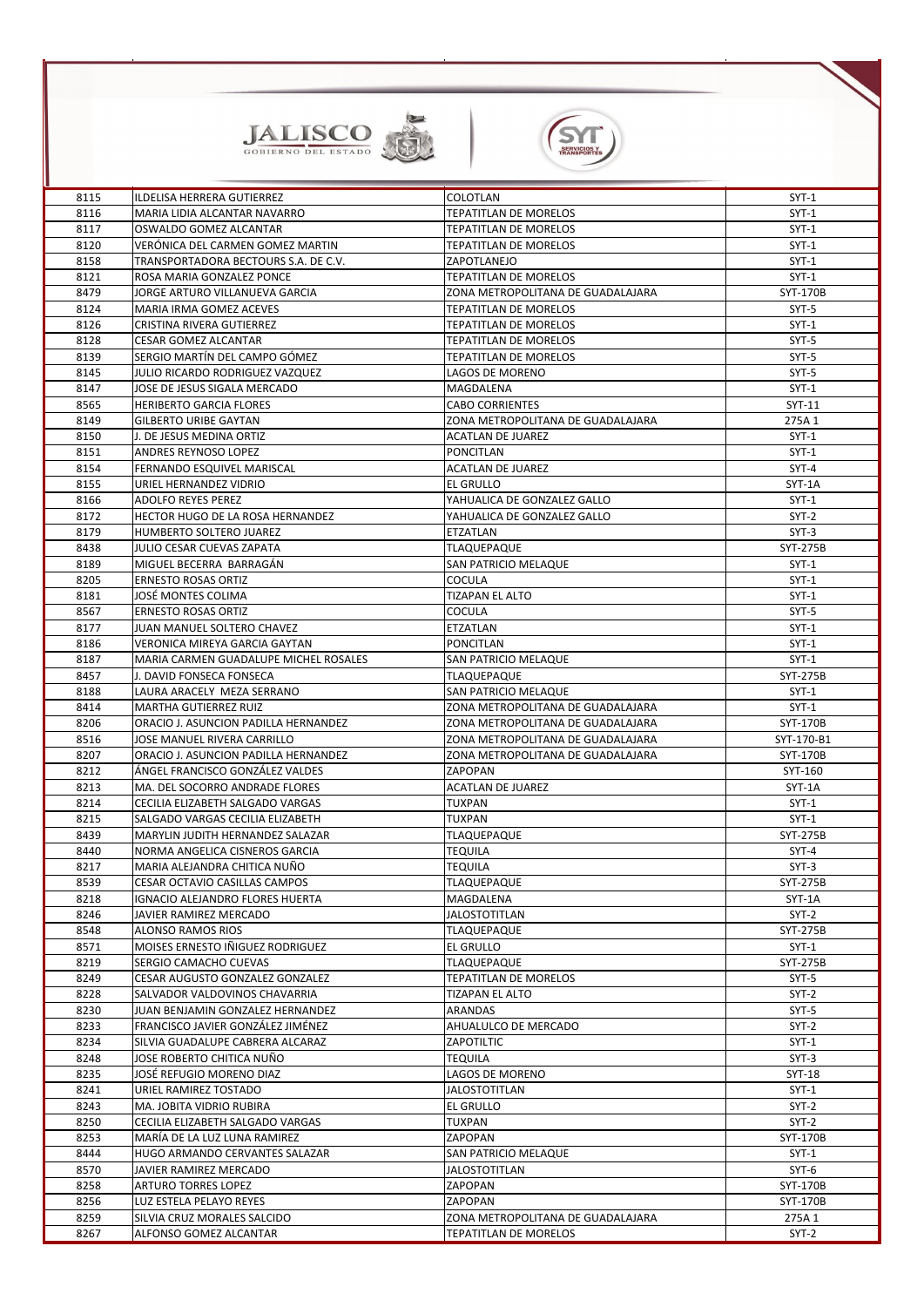



| 8261 | JUANA CECILIA MURILLO BUSTOS        | <b>ARANDAS</b>                    | $SYT-3$         |
|------|-------------------------------------|-----------------------------------|-----------------|
| 8262 | MARIA YENNI RAMOS ALTAMIRANO        | ZAPOPAN                           | SYT-170B        |
| 8263 | CECILIA ELIZABETH SALGADO VARGAS    | <b>TUXPAN</b>                     | $SYT-1$         |
| 8264 | <b>BENITO DIAZ RODRIGUEZ</b>        | <b>ARANDAS</b>                    | $SYT-5$         |
| 8265 | LIZETTE GÓMEZ ALCÁNTAR              | <b>TEPATITLAN DE MORELOS</b>      | $SYT-1$         |
| 8266 | OCTAVIO GÓMEZ ALCÁNTAR              | <b>TEPATITLAN DE MORELOS</b>      | $SYT-1$         |
| 8268 | OCTAVIO GÓMEZ ALCANTAR              | <b>TEPATITLAN DE MORELOS</b>      | SYT-5A          |
| 8269 | ALFONSO GÓMEZ ALCANTAR              | <b>TEPATITLAN DE MORELOS</b>      | $SYT-5$         |
| 8270 | OCTAVIO GÓMEZ ALCÁNTAR              | <b>TEPATITLAN DE MORELOS</b>      | $SYT-1$         |
| 8271 | KARLA TORRES GÓMEZ                  | <b>TEPATITLAN DE MORELOS</b>      | $SYT-5$         |
| 8562 | ERNESTINA AMEZCUA PEREDO            | <b>TLAQUEPAQUE</b>                | SYT-275B        |
| 8272 | ARCELIA GÓMEZ ACEVES                | <b>TEPATITLAN DE MORELOS</b>      | $SYT-2$         |
| 8273 | OFELIA BARAJAS SALCEDO              | <b>TEPATITLAN DE MORELOS</b>      | $SYT-5$         |
| 8274 | MARIA DEL CARMEN ALBA REYES         | <b>LAGOS DE MORENO</b>            | SYT-12          |
| 8275 | MARIA DEL CARMEN ALBA REYES         | <b>LAGOS DE MORENO</b>            | SYT-11          |
| 8573 | RUBEN DARIO GOMEZ ASCENCIO          | ZONA METROPOLITANA DE GUADALAJARA | 275A 1          |
| 8276 | <b>SERGIO FLORES HERNANDEZ</b>      | <b>ARANDAS</b>                    | $SYT-2$         |
| 8277 | <b>ALBERTO BONILLA BIDRIOS</b>      | ZAPOTILTIC                        | $SYT-1$         |
| 8278 | <b>EDGAR EDUARDO MACIAS ALBA</b>    | <b>LAGOS DE MORENO</b>            | SYT-12          |
| 8113 | <b>JUAN MADERA LOPEZ</b>            | <b>COLOTLAN</b>                   | $SYT-1$         |
| 8279 | <b>MARÍA ESTELA TORRES IBARRA</b>   | LAGOS DE MORENO                   | $SYT-3$         |
| 8280 | PEDRO BECERRA DIAZ                  | <b>SAN PATRICIO MELAQUE</b>       | $SYT-1$         |
| 8572 | JONATHAN DANIEL MACIAS ALBA         | <b>LAGOS DE MORENO</b>            | $SYT-4$         |
| 8281 | JUAN BENJAMIN GONZALEZ HERNANDEZ    | <b>ARANDAS</b>                    | $SYT-6$         |
| 8283 | ERNESTO LÓPEZ MANZANO               | AMECA                             | $SYT-1$         |
| 8284 | FRANCISCO LÓPEZ MANZANO             | <b>AMECA</b>                      | $SYT-2$         |
| 8285 | <b>ISMAEL CASIAN OLVERA</b>         | <b>TLAQUEPAQUE</b>                | <b>SYT-275B</b> |
| 8292 | JOSÉ VILLANUEVA TORRES              | <b>EL GRULLO</b>                  | $SYT-1$         |
| 8293 | IGNACIO DE JESUS DEL ANGEL AVILA    | ZONA METROPOLITANA DE GUADALAJARA | 275A 2          |
| 8433 |                                     | ZONA METROPOLITANA DE GUADALAJARA | $SYT-1$         |
| 8434 |                                     | <b>BELLAVISTA</b>                 | $SYT-1$         |
| 8297 | JORGE ALEJANDRO HERNANDEZ VIDRIO    | <b>EL GRULLO</b>                  | $SYT-1$         |
| 8298 | RIGOBERTO GONZÁLEZ PADILLA          | <b>TECALITLAN</b>                 | $SYT-2$         |
| 8299 | RIGOBERTO GONZÁLEZ PADILLA          | <b>TECALITLAN</b>                 | $SYT-1$         |
| 8300 | ISMAEL MALENO FIGUEROA              | <b>SAN PATRICIO MELAQUE</b>       | $SYT-1$         |
| 8301 | RODOLFO BALTAZAR MONTELONGO         | LAGOS DE MORENO                   | SYT-5A          |
| 8302 | <b>SERGIO ROSAS VENEGAS</b>         | <b>COCULA</b>                     | $SYT-1$         |
| 8471 | JOSE ALFONSO DIAZ DURAN             | <b>JOCOTEPEC</b>                  | $SYT-1$         |
| 8303 | <b>RUBEN ROSAS ORTIZ</b>            | <b>COCULA</b>                     | $SYT-1$         |
| 8310 | TRANSPORTADORA BECTOURS S.A DE C.V. | ZAPOTLANEJO                       | $SYT-2$         |
| 8515 | NESTOR ORLANDO AVILA CONTRERAS      | ZONA METROPOLITANA DE GUADALAJARA | 275A 1          |
| 8313 | JUAN BENJAMIN GONZALEZ HERNANDEZ    | <b>ARANDAS</b>                    | SYT-10          |
| 8318 | <b>ARTURO CONCHAS LEON</b>          | <b>ARANDAS</b>                    | $SYT-1$         |
| 8547 | <b>SARBELIO MURILLO BUSTOS</b>      | <b>ARANDAS</b>                    | SYT-3A          |
| 8315 | JOSE GUADALUPE DIAZ RODRIGUEZ       | ARANDAS                           | $SYT-4$         |
| 8619 | BERNARDO OLIVAREZ REINOSO           | ZAPOPAN                           | SYT-170-B1      |
| 8319 | JULIO RICARDO RODRIGUEZ VAZQUEZ     | LAGOS DE MORENO                   | SYT-5A          |
| 8321 | RAUL ROSAS ORTIZ                    | <b>COCULA</b>                     | $SYT-2$         |
| 8322 | <b>NORBERTO RAMIREZ ALANIS</b>      | <b>SAN PATRICIO MELAQUE</b>       | $SYT-1$         |
| 8462 | <b>CATALINA FIERROS PONCE</b>       | <b>TLAQUEPAQUE</b>                | SYT-275B        |

| 8323 | <b>I</b> MA. ESTHER ROSALES FLORES       | <b>ESTIPAC</b>                    | $SYT-1$        |
|------|------------------------------------------|-----------------------------------|----------------|
| 8325 | <b>MARIA DEL CARMEN ALBA REYES</b>       | LAGOS DE MORENO                   | $SYT-2$        |
| 8326 | ALMA CRISTINA GONZÁLEZ PADILLA           | ARANDAS                           | $SYT-11$       |
| 8327 | <b>GUILLERMO ENRIQUE BARRAGAN MICHEL</b> | SAN PATRICIO MELAQUE              | $SYT-1$        |
| 8328 | IMARIA GUADALUPE MARTINEZ VIRGEN         | ZAPOTILTIC                        | $SYT-1$        |
| 8329 | ISMAEL RAMIREZ CABRERA                   | ZONA METROPOLITANA DE GUADALAJARA | 275A 1         |
| 8330 | <b>EDGAR EDUARDO MACIAS ALBA</b>         | LAGOS DE MORENO                   | SYT-10         |
| 8331 | MARÍA ESTELA TORRES IBARRA               | LAGOS DE MORENO                   | $SYT-2$        |
| 8332 | JORGE ARTURO VILLANUEVA GARCIA           | ZONA METROPOLITANA DE GUADALAJARA | 275 - DIAGONAL |
| 8334 | IMARTIN MURILLO BUSTOS                   | ARANDAS                           | $SYT-3$        |
| 8335 | CLAUDIA ALEJANDRA GONZALEZ FRANCO        | ZONA METROPOLITANA DE GUADALAJARA | $231 - C$      |
| 8336 | LUIS GUILLERMO IBARRA MORALES            | ZAPOPAN                           | 275A 2         |
| 8337 | IALFONSO ALEJANDRO MORENO AGUIRRE        | LAGOS DE MORENO                   | $SYT-3$        |
| 8339 | J. GUILLERMO GOMEZ LARA                  | LAGOS DE MORENO                   | $SYT-2$        |
| 8342 | J. GUILLERMO GOMEZ LARA                  | LAGOS DE MORENO                   | $SYT-2$        |
| 8343 | EVERARDO ROMO MUÑOZ                      | LAGOS DE MORENO                   | $SYT-2$        |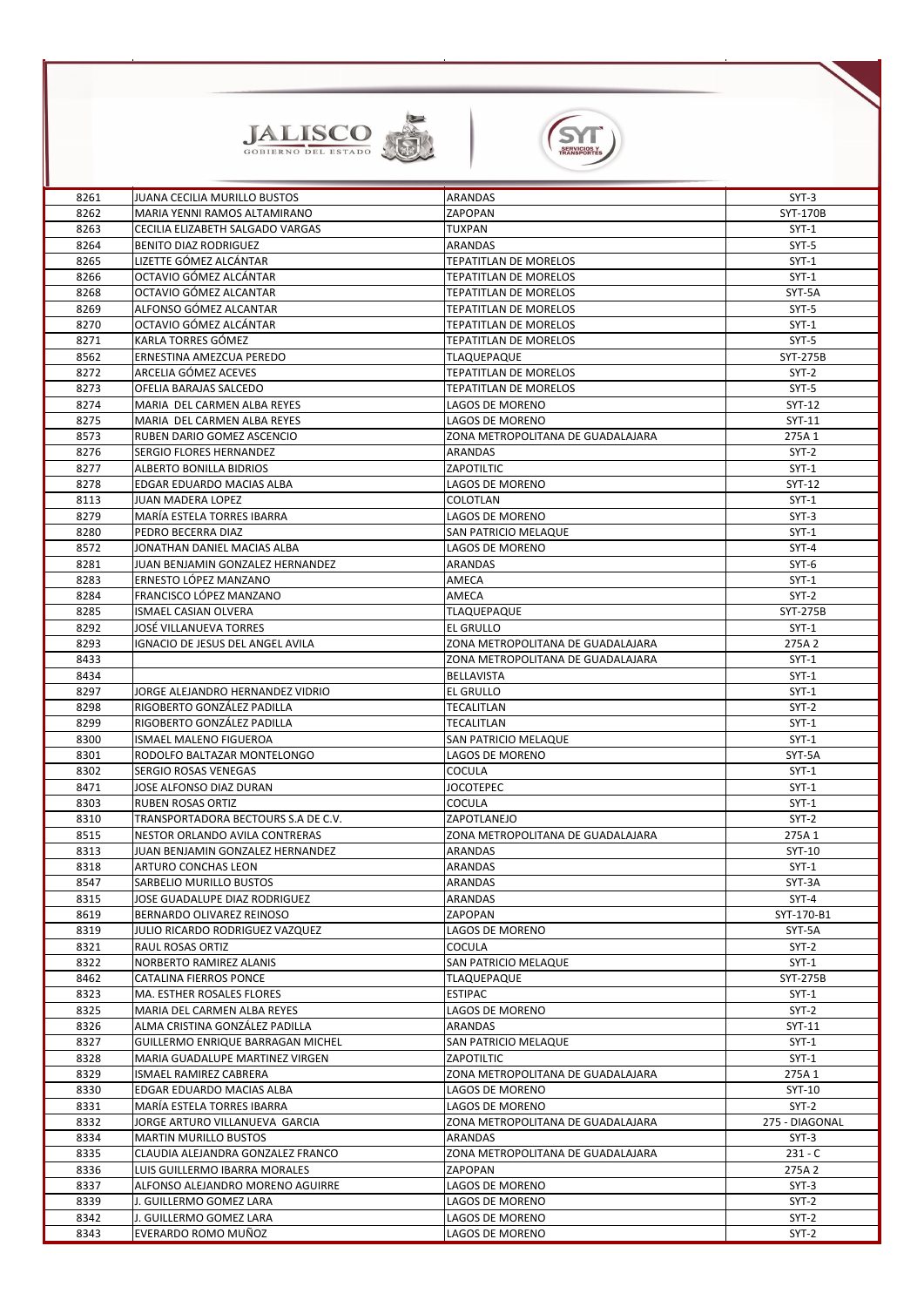



| 8344 | MARÍA DEL ROCIO ROMO MUÑOZ                    | <b>LAGOS DE MORENO</b>            | $SYT-2$         |
|------|-----------------------------------------------|-----------------------------------|-----------------|
| 8345 | MARÍA DE LOS ANGELES ROMO MUÑOZ               | <b>LAGOS DE MORENO</b>            | $SYT-2$         |
| 8346 | GUSTAVO ALEJANDRO VAZQUEZ ALVAREZ             | <b>LAGOS DE MORENO</b>            | $SYT-2$         |
| 8347 | LUIS MARIO ROMO MUÑOZ                         | <b>LAGOS DE MORENO</b>            | $SYT-2$         |
| 8348 | EVERARDO ROMO MUÑOZ                           | LAGOS DE MORENO                   | $SYT-2$         |
| 8216 | FERNANDO CHITICA NUÑO                         | <b>TEQUILA</b>                    | $SYT-2$         |
| 8349 | EVERARDO ROMO MUÑOZ                           | LAGOS DE MORENO                   | $SYT-2$         |
| 8575 | LUIS TOLENTINO PASCUAL                        | <b>PONCITLAN</b>                  | SYT-13          |
| 8350 | JONATHAN FABIAN VAZQUEZ ALVAREZ               | <b>LAGOS DE MORENO</b>            | $SYT-2$         |
| 8351 | JOSE REFUGIO MORENO DIAZ                      | <b>LAGOS DE MORENO</b>            | <b>SYT-18</b>   |
| 8352 | FRANCISCA AGREDANO DE ALBA                    | <b>CUQUIO</b>                     | $SYT-1$         |
| 8353 | <b>ANDREA VANESSA MARQUEZ MONTERO</b>         | <b>SAN JUAN DE LOS LAGOS</b>      | $SYT-2$         |
| 8354 | ROSA MARÍA DE LA TORRE LOPEZ                  | SAN JUAN DE LOS LAGOS             | $SYT-1$         |
| 8355 | JUAN CARLOS CARRANZA DE LA TORRE              | SAN JUAN DE LOS LAGOS             | SYT-5           |
| 8574 | <b>MOISES ERNESTO IÑIGUEZ RODRIGUEZ</b>       | <b>EL GRULLO</b>                  | $SYT-2$         |
| 8356 | JUAN CARLOS CARRANZA DE LA TORRE              | SAN JUAN DE LOS LAGOS             | $SYT-6$         |
| 8357 | ANDREA VANESSA MARQUEZ MONTERO                | SAN JUAN DE LOS LAGOS             | SYT-4           |
| 8362 | URIEL RAMIREZ TOSTADO                         | <b>JALOSTOTITLAN</b>              | $SYT-1$         |
| 8363 | JAVIER RAMÍREZ MERCADO                        | <b>JALOSTOTITLAN</b>              | $SYT-2$         |
| 8364 | CLAUDIA ALEJANDRA GONZALEZ FRANCO             | ZONA METROPOLITANA DE GUADALAJARA | $231 - C$       |
| 8358 | <b>HECTOR CARRANZA DE LA TORRE</b>            | SAN JUAN DE LOS LAGOS             | $SYT-3$         |
| 8360 | MARISA ARACELI RODRIGUEZ VAZQUEZ              | <b>LAGOS DE MORENO</b>            | SYT-5           |
| 8305 | JULIO CUEVAS AMEZCUA                          | <b>TLAQUEPAQUE</b>                | <b>SYT-275B</b> |
|      |                                               |                                   |                 |
| 8084 | MARIA LETICIA AVALOS ALVAREZ                  | <b>TLAQUEPAQUE</b>                | <b>SYT-275B</b> |
| 8131 | <b>GENOVEVA MARTÍN DEL CAMPO GOMEZ</b>        | <b>TEPATITLAN DE MORELOS</b>      | SYT-5           |
| 8135 | <b>CLEMENTINA DE LOZA GUTIERREZ</b>           | <b>TEPATITLAN DE MORELOS</b>      | SYT-5A          |
| 8129 | <b>ERNESTO GOMEZ ACEVES</b>                   | <b>TEPATITLAN DE MORELOS</b>      | SYT-5           |
| 8133 | JOSEFINA GOMEZ ACEVES                         | <b>TEPATITLAN DE MORELOS</b>      | SYT-5           |
| 8138 | ROSA MARÍA GONZALEZ PONCE                     | <b>TEPATITLAN DE MORELOS</b>      | SYT-5A          |
| 8134 | ROSA MARIA GOMEZ GONZALEZ                     | <b>TEPATITLAN DE MORELOS</b>      | SYT-5           |
| 8130 | MARIA LIDIA ALCANTAR NAVARRO                  | <b>TEPATITLAN DE MORELOS</b>      | $SYT-2$         |
| 8383 | IMARTIN MURILLO BUSTOS                        | <b>ARANDAS</b>                    | $SYT-3$         |
| 8382 | EVANGELINA BUENROSTRO HERNANDEZ               | <b>TIZAPAN EL ALTO</b>            | $SYT-2$         |
| 8373 | JUAN MANUEL VALDOVINOS BUENROSTRO             | <b>TIZAPAN EL ALTO</b>            | SYT-1A          |
| 8490 | <b>I</b> MIRIAM SANCHEZ RODRIGUEZ             | ZAPOPAN                           | <b>SYT-24</b>   |
| 8085 | JUANA ESPINOZA GARCIA                         | <b>TLAQUEPAQUE</b>                | <b>SYT-275B</b> |
| 8306 | <b>ANGEL HERNANDEZ MORALES</b>                | <b>TLAQUEPAQUE</b>                | <b>SYT-275B</b> |
| 8081 | ISANDRA MAYELI RAMOS RIOS                     | <b>TLAQUEPAQUE</b>                | <b>SYT-275B</b> |
| 8136 | JORGE OCTAVIO GOMEZ MARTIN                    | <b>TEPATITLAN DE MORELOS</b>      | SYT-5A          |
| 8366 | PABLO HUERTA RAMOS                            | ZAPOPAN                           | SYT-170B        |
| 8367 | J. JESUS MARCELO RICO                         | <b>COCULA</b>                     | $SYT-2$         |
| 8368 | JOSE DE JESUS DE SANTIAGO SANDOVAL            | <b>TEQUILA</b>                    | $SYT-1$         |
| 8370 | JOSE ANTONIO GOMEZ GARCIA                     | <b>ARANDAS</b>                    | $SYT-3$         |
| 8371 | MARIA DEL CARMEN ALBA REYES                   | LAGOS DE MORENO                   | $SYT-12$        |
| 8372 | DENISSE ALEJANDRA MUÑOZ FAUSTO                | TLAJOMULCO DE ZUÑIGA              | $SYT-1$         |
| 8378 | <b>ANDRES REYNOSO LOPEZ</b>                   | <b>PONCITLAN</b>                  | $SYT-1$         |
| 8380 | <b>ABEL BELTRAN CORONA</b>                    | SAN PATRICIO MELAQUE              | $SYT-1$         |
| 8576 | <b>MARIA DE LOS ANGELES ACEVEDO RODRIGUEZ</b> | ZONA METROPOLITANA DE GUADALAJARA | 275A 1          |
| 8384 | MARIA KARINA GOMEZ GONZALEZ                   | <b>TEPATITLAN DE MORELOS</b>      | $SYT-1$         |
| 8385 | <b>ROBERTO CHITICA ARANA</b>                  | TLAJOMULCO DE ZUÑIGA              | $SYT-1$         |
| 8386 | ISAIAS VILLALOBOS GONZALEZ                    | <b>ARANDAS</b>                    | SYT-5           |
| 8387 | MARIA ELENA RAMIREZ GONZALEZ                  | ZAPOTLANEJO                       | $SYT-2$         |
| 8388 | TRANSPORTADORA BECTOURS S.A DE C.V.           | <b>ZAPOTLANEJO</b>                | $SYT-2$         |
| 8389 | TRANSPORTADORA BECTOURS S.A DE C.V.           | ZAPOTLANEJO                       | $SYT-2$         |
| 8390 | JORGE OCTAVIO GOMEZ MARTIN                    | <b>TEPATITLAN DE MORELOS</b>      | $SYT-2$         |
| 8391 | MAURICIO CARRERA SEVERIANO                    | <b>ARANDAS</b>                    | $SYT-2$         |
| 8392 | <b>I</b> SERGIO FLORES HERNANDEZ              | <b>ARANDAS</b>                    | $SYT-1$         |
| 8393 | <b>BERNARDO OLIVAREZ REINOZO</b>              | ZAPOPAN                           | SYT-170B        |
| 8394 | <b>SERGIO FLORES HERNANDEZ</b>                | <b>ARANDAS</b>                    | $SYT-2$         |
| 8395 | <b>VERONICA DEL CARMEN GOMEZ MARTIN</b>       | <b>TEPATITLAN DE MORELOS</b>      | $SYT-5$         |
| 8396 | <b>IGNACIO HUERTA RAMOS</b>                   | <b>ZAPOPAN</b>                    | SYT-170B        |
| 8577 | MARIA BERTHA HERMILA PADILLA GUTIERREZ        | ZONA METROPOLITANA DE GUADALAJARA | 275A 1          |
| 8397 | VICTOR MANUEL SOLTERO JUAREZ                  | <b>ETZATLAN</b>                   | $SYT-3$         |
| 8398 | TRANSPORTADORA BECTOURS S.A. DE C.V.          | ZAPOTLANEJO                       | $SYT-1$         |
| 8399 | <b>MARCO ANTONIO JIMENEZ HERNANDEZ</b>        | <b>TLAQUEPAQUE</b>                | SYT-275B        |
| 8369 | <b>GILBERTO URIBE GAYTAN</b>                  | <b>TLAQUEPAQUE</b>                | SYT-275B        |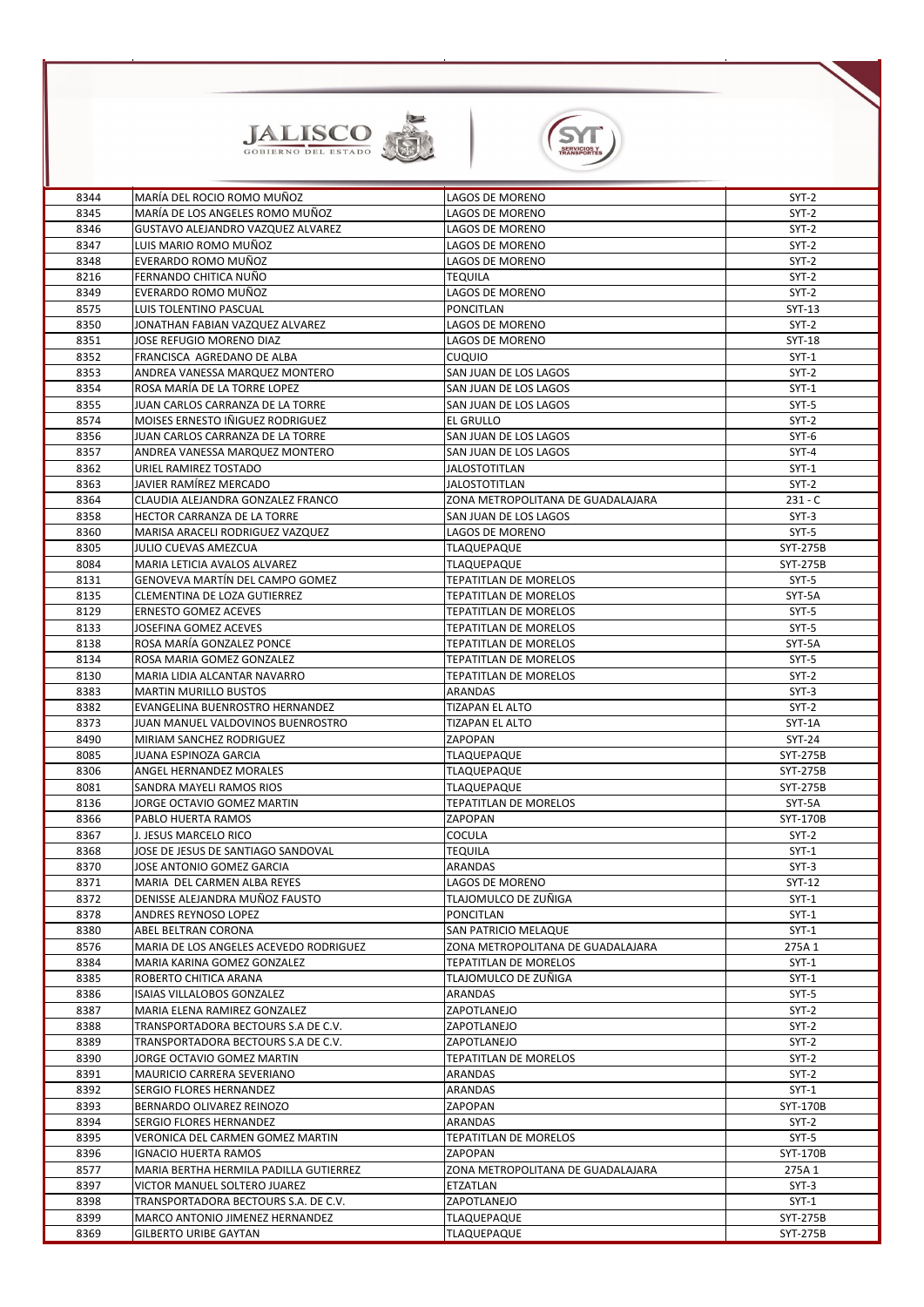



| 8421 | TOMAS NAVARRO MUÑOZ                     | <b>AMECA</b>                      | SYT-11          |
|------|-----------------------------------------|-----------------------------------|-----------------|
| 8400 | SILVIA NUÑO ARANA                       | TLAJOMULCO DE ZUÑIGA              | $SYT-1$         |
| 8401 | TERESA VILLALPANDO LUNA                 | <b>VILLA HIDALGO</b>              | $SYT-1$         |
| 8402 | TERESA VILLALPANDO LUNA                 | <b>VILLA HIDALGO</b>              | $SYT-1$         |
| 8403 | JORGE ALBERTO GUTIERREZ RUIZ            | ZONA METROPOLITANA DE GUADALAJARA | <b>SYT-275B</b> |
| 8404 | <b>MAURILIO MURILLO BUSTOS</b>          | <b>ARANDAS</b>                    | $SYT-4$         |
|      | <b>FEDERICO PRECIADO PEREZ</b>          |                                   | 275 - DIAGONAL  |
| 8405 |                                         | ZONA METROPOLITANA DE GUADALAJARA |                 |
| 8406 | AURELIO ANTONIO QUINTANAR RAMIREZ       | ZONA METROPOLITANA DE GUADALAJARA | $231 - C$       |
| 8407 | DENISSE ALEJANDRA MUÑOZ FAUSTO          | TLAJOMULCO DE ZUÑIGA              | $SYT-1$         |
| 8408 | JORGE ALBERTO GUTIERREZ RUIZ            | ZAPOPAN                           | $SYT-13$        |
| 8409 | ARTURO RODRIGUEZ VAZQUEZ                | <b>LAGOS DE MORENO</b>            | $SYT-5$         |
| 8410 | <b>MIGUEL RODRIGUEZ LOPEZ</b>           | ZONA METROPOLITANA DE GUADALAJARA | 275 - DIAGONAL  |
| 8411 | ROSA CRISTINA GARIBALDI VIVAR           | ZONA METROPOLITANA DE GUADALAJARA | 275A 1          |
| 8412 | MARIA ELENA GUTIERREZ RODRIGUEZ         | ZONA METROPOLITANA DE GUADALAJARA | SYT-170-B1      |
| 8413 | MARTHA BEATRIZ GUTIERREZ RUIZ           | ZONA METROPOLITANA DE GUADALAJARA | 275A 1          |
| 8447 | OLGA LUCILA RAMOS MARTINEZ              | AMECA                             | SYT-11          |
| 8415 | <b>GUADALUPE RAFAEL MORENO AGUIRRE</b>  | <b>LAGOS DE MORENO</b>            | SYT-5A          |
| 8416 | ALFONSO ALEJANDRO MORENO AGUIRRE        | LAGOS DE MORENO                   | $SYT-5$         |
| 8552 | NANCY ELIZABETH DEL ANGEL GONZALEZ      | <b>TLAQUEPAQUE</b>                | <b>SYT-275B</b> |
| 8467 | MARICELA HERNANDEZ LOZANO               | <b>TLAQUEPAQUE</b>                | <b>SYT-275B</b> |
|      |                                         |                                   |                 |
| 8417 | HERNANDEZ CRUZ ALMA DELIA               | ZAPOPAN                           | SYT-170B        |
| 8418 | <b>RUBEN CAZARES SALAZAR</b>            | <b>DEGOLLADO</b>                  | $SYT-3$         |
| 8419 | ARTURO RODRIGUEZ VAZQUEZ                | LAGOS DE MORENO                   | $SYT-5$         |
| 8425 | <b>WALTERIO MARQUEZ RUBIO</b>           | ZONA METROPOLITANA DE GUADALAJARA | 275A 2          |
| 8568 | JUAN CARLOS GARCIA CASTILLO             | <b>TECOLOTLAN</b>                 | $SYT-1$         |
| 8082 | CARLOS RUBEN DEL ANGEL GONZALEZ         | <b>TLAQUEPAQUE</b>                | <b>SYT-275B</b> |
| 8555 | <b>MIRIAM TINAJERO TREJO</b>            | <b>TLAQUEPAQUE</b>                | <b>SYT-275B</b> |
| 8448 | <b>GILBERTO URIBE GAYTAN</b>            | <b>TLAQUEPAQUE</b>                | <b>SYT-275B</b> |
| 8420 | LUIS CARRANZA DE LA TORRE               | SAN JUAN DE LOS LAGOS             | SYT-2A          |
| 8076 | <b>GABRIEL ARELLANO OCAMPO</b>          | <b>TLAQUEPAQUE</b>                | <b>SYT-275B</b> |
| 8449 | YANET TINAJERO TREJO                    | <b>TLAQUEPAQUE</b>                | SYT-275B        |
| 8569 | JUAN CARLOS GARCIA CASTILLO             | <b>TECOLOTLAN</b>                 | $SYT-1$         |
| 8080 | <b>ERNESTINA AMEZCUA PEREDO</b>         | <b>TLAQUEPAQUE</b>                | <b>SYT-275B</b> |
| 8075 | <b>GILBERTO URIBE GAYTAN</b>            | <b>TLAQUEPAQUE</b>                | <b>SYT-275B</b> |
|      | <b>GABRIEL ARELLANO OCAMPO</b>          |                                   |                 |
| 8450 |                                         | <b>TLAQUEPAQUE</b>                | <b>SYT-275B</b> |
| 8422 | <b>MARTIN SALVADOR CISNEROS RAMIREZ</b> | ZONA METROPOLITANA DE GUADALAJARA | SYT-170-B1      |
| 8423 | FRANCISCO ARTURO LEDEZMA MEZA           | ZONA METROPOLITANA DE GUADALAJARA | 275A 1          |
| 8451 | <b>MARCO ANTONIO JIMENEZ HERNANDEZ</b>  | <b>TLAQUEPAQUE</b>                | <b>SYT-275B</b> |
| 8379 | <b>SARA GOMEZ MARTIN</b>                | TEPATITLAN DE MORELOS             | $SYT-1$         |
| 8381 | MARYLIN JUDITH HERNANDEZ SALAZAR        | <b>TLAQUEPAQUE</b>                | <b>SYT-275B</b> |
| 8452 | IGNACIO DE JESUS DEL ANGEL AVILA        | <b>TLAQUEPAQUE</b>                | <b>SYT-275B</b> |
| 8222 | <b>OFELIA FIERROS PONCE</b>             | <b>TLAQUEPAQUE</b>                | SYT-275B        |
| 8077 | <b>ARNOLDO GARCIA FIERROS</b>           | <b>TLAQUEPAQUE</b>                | <b>SYT-275B</b> |
| 8453 | MARICELA HERNANDEZ LOZANO               | <b>TLAQUEPAQUE</b>                | <b>SYT-275B</b> |
| 8086 | <b>FELICIANO GARCIA FIERROS</b>         | <b>TLAQUEPAQUE</b>                | $275 - F$       |
| 8223 | MARTHA PATRICIA ZUÑIGA MORAN            | <b>TLAQUEPAQUE</b>                | <b>SYT-275B</b> |
| 8112 | <b>BERNARDO SOLORZANO MAGALLANES</b>    | <b>ZACOALCO DE TORRES</b>         | $SYT-1$         |
| 8424 | <b>FRANCISCO JAVIER GUTIERREZ RUIZ</b>  | ZONA METROPOLITANA DE GUADALAJARA | $275 - F$       |
| 8427 | <b>VICTOR MANUEL NAVARRO GONZALEZ</b>   | AMECA                             | SYT-11          |
| 8426 | LUZ ESPERANZA SALGADO VARGAS            | <b>TUXPAN</b>                     | $SYT-3$         |
|      |                                         |                                   |                 |
| 8428 | SOCIEDAD COPERATIVA DE TRANSPORTISTA    | <b>TOMATLAN</b>                   | $SYT-1$         |
| 8432 | RAUL RAMIREZ RAMIREZ                    | ZAPOPAN                           | SYT-170-B1      |
| 8430 | <b>FRANCISCO JAVIER GUTIERREZ RUIZ</b>  | ZONA METROPOLITANA DE GUADALAJARA | $275 - F$       |
| 8429 | MARIA ELENA RAMIREZ GONZALEZ            | ZAPOTLANEJO                       | $SYT-6$         |
| 8431 | <b>ADOLFO REYES PEREZ</b>               | YAHUALICA DE GONZALEZ GALLO       | SYT-11          |
| 8441 | NORMA ANGELICA CISNEROS GARCIA          | <b>TEQUILA</b>                    | $SYT-4$         |
| 8436 | MARIA LETICIA AVALOS ALVAREZ            | ZONA METROPOLITANA DE GUADALAJARA | 275A 1          |
| 8437 | J. DE JESUS SERRANO ROCHA               | <b>TONILA</b>                     | SYT-11          |
| 8582 | <b>OSCAR TORRES GUTIERREZ</b>           | ZONA METROPOLITANA DE GUADALAJARA | 275A 1          |
| 8442 | RAQUEL BECERRA DIAZ                     | <b>SAN PATRICIO MELAQUE</b>       | $SYT-1$         |
| 8443 | LIBRADO FLORES ÁVALOS                   | <b>COLOTLAN</b>                   | SYT-4           |
| 8454 | NANCY ELIZABETH DEL ANGEL GONZALEZ      | ZAPOPAN                           | <b>SYT-275B</b> |
| 8455 | <b>CARLOS RUBEN DEL ANGEL GONZALEZ</b>  | <b>TLAQUEPAQUE</b>                | SYT-275B        |
| 8456 | MARICELA HERNANDEZ LOZANO               | <b>TLAQUEPAQUE</b>                | <b>SYT-275B</b> |
| 8458 | PATRICIA MARGARITA MENA CASILLAS        | <b>TLAQUEPAQUE</b>                | SYT-275B        |
|      |                                         | <b>TLAQUEPAQUE</b>                |                 |
| 8459 | NESTOR ORLANDO AVILA CONTRERAS          |                                   | SYT-275B        |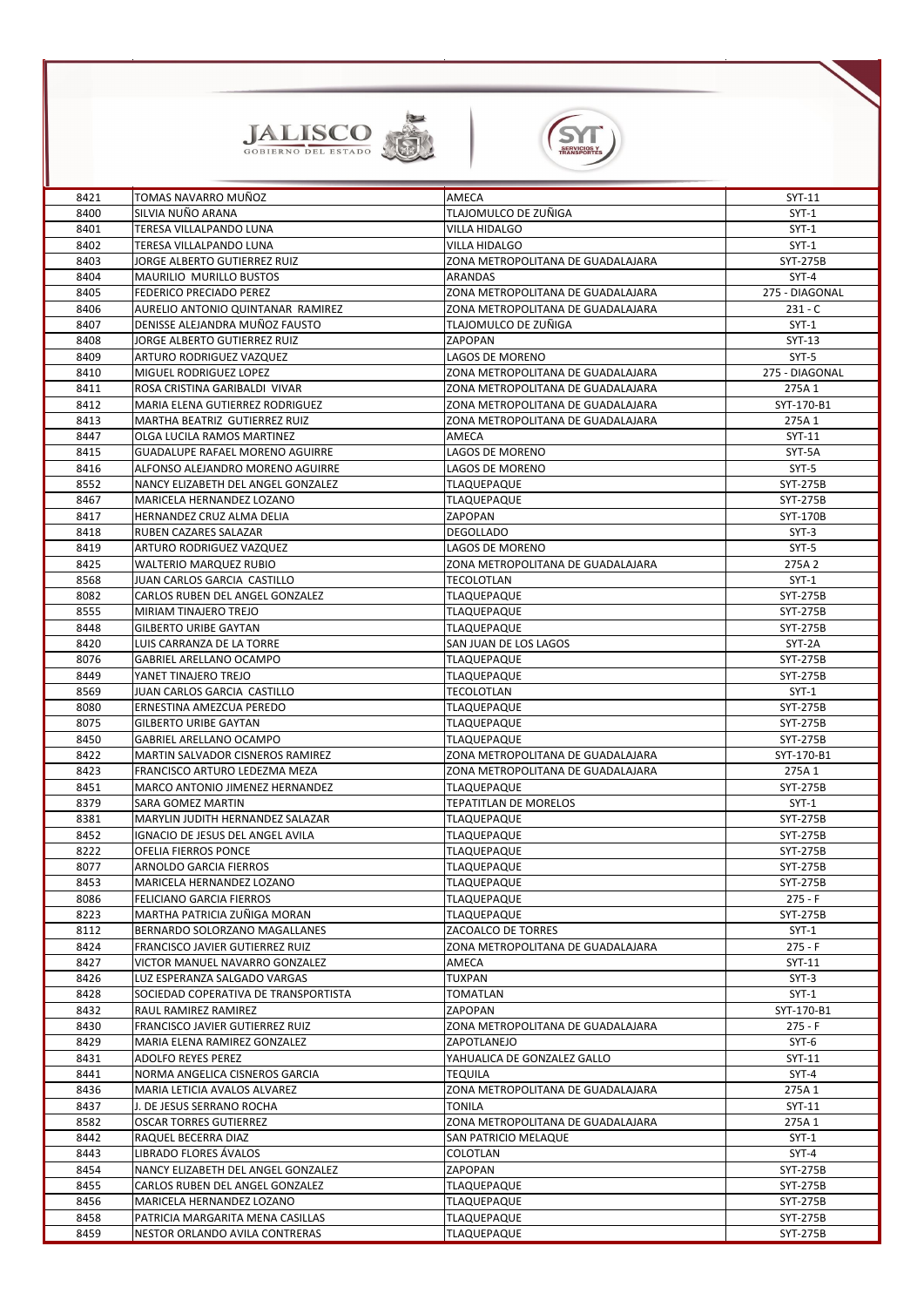



| 8460         | <b>CESAR OCTAVIO CASILLAS CAMPOS</b>                         | <b>TLAQUEPAQUE</b>                 | <b>SYT-275B</b>          |
|--------------|--------------------------------------------------------------|------------------------------------|--------------------------|
| 8463         | <b>FELICIANO GARCIA FIERROS</b>                              | <b>TLAQUEPAQUE</b>                 | <b>SYT-275B</b>          |
| 8461         | JUAN PABLO SANCHEZ MARTINEZ                                  | <b>TLAQUEPAQUE</b>                 | <b>SYT-275B</b>          |
| 8464         | <b>RUBEN VELAZQUEZ HERNANDEZ</b>                             | <b>TLAQUEPAQUE</b>                 | <b>SYT-275B</b>          |
| 8465         | <b>ALONSO RAMOS RIOS</b>                                     | <b>TLAQUEPAQUE</b>                 | <b>SYT-275B</b>          |
| 8466         | <b>JOSE ROSARIO PLATA FIERROS</b>                            | <b>TLAQUEPAQUE</b>                 | SYT-275B                 |
| 8468         | <b>MARTHA BEATRIZ GUTIERREZ RUIZ</b>                         | ZONA METROPOLITANA DE GUADALAJARA  | $275 - F$                |
| 8491         | ANA LAURA AMEZCUA DELGADILLO                                 | <b>ZAPOPAN</b>                     | <b>SYT-24</b>            |
| 8492         | ANA LAURA AMEZCUA DELGADILLO                                 | <b>ZAPOPAN</b>                     | <b>SYT-24</b>            |
| 8493         | ANA LAURA AMEZCUA DELGADILLO                                 | <b>ZAPOPAN</b>                     | <b>SYT-24</b>            |
| 8494         | FRANCISCO JAVIER MIRAMONTES MOSQUEDA                         | <b>ZAPOPAN</b>                     | <b>SYT-24</b>            |
| 8495         | FRANCISCO JAVIER MIRAMONTES MOSQUEDA                         | <b>ZAPOPAN</b>                     | <b>SYT-24</b>            |
| 8496         | FRANCISCO JAVIER MIRAMONTES MOSQUEDA                         | <b>ZAPOPAN</b>                     | <b>SYT-24</b>            |
| 8497         | <b>GERARDO HERNANDEZ INFANTE</b>                             | <b>ZAPOPAN</b>                     | <b>SYT-24</b>            |
| 8498         | <b>GERARDO HERNANDEZ INFANTE</b>                             | <b>ZAPOPAN</b>                     | <b>SYT-24</b>            |
| 8514         | MAURICIO VELAZQUEZ HERNANDEZ                                 | <b>ZAPOPAN</b>                     | <b>SYT-24</b>            |
| 8513         | ADRIANA GUZMAN GARCIA                                        | <b>ZAPOPAN</b>                     | <b>SYT-24</b>            |
| 8499         | <b>GERARDO HERNANDEZ INFANTE</b>                             | <b>ZAPOPAN</b>                     | <b>SYT-24</b>            |
| 8500         | <b>ENRIQUE GALVAN VARGAS</b>                                 | ZAPOPAN                            | <b>SYT-24</b>            |
| 8501         | <b>ENRIQUE GALVAN VARGAS</b>                                 | <b>ZAPOPAN</b>                     | <b>SYT-24</b>            |
| 8502         | <b>ENRIQUE GALVAN VARGAS</b>                                 | <b>ZAPOPAN</b>                     | <b>SYT-24</b>            |
| 8503         | <b>RAFAEL NOE CERON ROBLES</b>                               | <b>ZAPOPAN</b>                     | <b>SYT-24</b>            |
| 8504         | <b>RAFAEL NOE CERON ROBLES</b>                               | <b>ZAPOPAN</b>                     | <b>SYT-24</b>            |
| 8505         | <b>RAFAEL NOE CERON ROBLES</b>                               | <b>ZAPOPAN</b>                     | <b>SYT-24</b>            |
| 8506         | <b>EDUARDO SANCHEZ ACOSTA</b>                                | <b>ZAPOPAN</b>                     | <b>SYT-24</b>            |
| 8507         | <b>EDUARDO SANCHEZ ACOSTA</b>                                | <b>ZAPOPAN</b>                     | <b>SYT-24</b>            |
| 8508         | <b>EDUARDO SANCHEZ ACOSTA</b>                                | <b>ZAPOPAN</b>                     | <b>SYT-24</b>            |
| 8509         | MA. GUADALUPE GARCIA LOPEZ                                   | <b>ZAPOPAN</b>                     | <b>SYT-24</b>            |
| 8510         | MA. GUADALUPE GARCIA LOPEZ                                   | <b>ZAPOPAN</b>                     | <b>SYT-24</b>            |
| 8511         | MA. GUADALUPE GARCIA LOPEZ                                   | <b>ZAPOPAN</b>                     | <b>SYT-24</b>            |
| 8512         | <b>GUSTAVO ALONSO ECHAURI GARCIA</b>                         | <b>ZAPOPAN</b>                     | <b>SYT-24</b>            |
| 8517         | <b>ALFONSO DIAZ SOSA</b>                                     | IXTLAHUACAN DE LOS MEMBRILLOS      | $SYT-2$                  |
| 8519         | ALFONSO DIAZ SOSA                                            | IXTLAHUACAN DE LOS MEMBRILLOS      | $SYT-1$                  |
| 8518         | JOSE ALFONSO DIAZ DURAN                                      | IXTLAHUACAN DE LOS MEMBRILLOS      | $SYT-1$                  |
| 8520         | LUIS EDUARDO RAMIREZ BENITEZ                                 | <b>ZAPOPAN</b>                     | <b>SYT-24</b>            |
| 8521         | LUIS EDUARDO RAMIREZ BENITEZ<br>LUIS EDUARDO RAMIREZ BENITES | <b>ZAPOPAN</b><br>ZAPOPAN          | <b>SYT-24</b>            |
| 8522<br>8523 | NANCY VILLANUEVA ESPARZA                                     | <b>ACATLAN DE JUAREZ</b>           | <b>SYT-24</b><br>$SYT-2$ |
| 8524         | JUAN MANUEL SOLTERO CHAVEZ                                   | <b>ETZATLAN</b>                    | $SYT-1$                  |
| 8525         | MARIA GUADALUPE ANAYA TORO                                   | IZONA METROPOLITANA DE GUADALAJARA | 275A 1                   |
| 8526         | JORGE NICOLAS RODRIGUEZ SANDOVAL                             | <b>SAN GABRIEL</b>                 | $SYT-1$                  |
| 8527         | JOSE ANTONIO MENDOZA MURILLO                                 | <b>ARANDAS</b>                     | SYT-2A                   |
| 8528         | PEDRO CABALLERO ZARAGOZA                                     | <b>DEGOLLADO</b>                   | $SYT-1$                  |
| 8530         | MARIA DE LA LUZ LUNA RAMIREZ                                 | ZAPOPAN                            | SYT-170B                 |
| 8529         | LUZ ESTELA PELAYO REYES                                      | <b>ZAPOPAN</b>                     | SYT-170B                 |
| 8532         | <b>JORGE ALBERTO GUTIERREZ RUIZ</b>                          | IZONA METROPOLITANA DE GUADALAJARA | 275 - DIAGONAL           |
| 8533         | <b>FRANCISCO JAVIER GUTIERREZ RUIZ</b>                       | ZONA METROPOLITANA DE GUADALAJARA  | 275 - DIAGONAL           |
| 8535         | <b>BERENICE MORENO TORRES</b>                                | LAGOS DE MORENO                    | SYT-14                   |
| 8536         | MARIA LETICIA AVALOS ALVAREZ                                 | <b>TLAQUEPAQUE</b>                 | <b>SYT-275B</b>          |
| 8537         | <b>JUANA ESPINOZA GARCIA</b>                                 | <b>TLAQUEPAQUE</b>                 | <b>SYT-275B</b>          |
| 8538         | <b>GABRIEL ARELLANO OCAMPO</b>                               | <b>TLAQUEPAQUE</b>                 | SYT-275B                 |
| 8540         | <b>FELICIANO GARCIA FIERROS</b>                              | <b>TLAQUEPAQUE</b>                 | <b>SYT-275B</b>          |
| 8541         | GUSTAVO MAGAÑA MAGAÑA                                        | <b>TLAQUEPAQUE</b>                 | SYT-275B                 |
| 8542         | PEDRO PONCE FIERROS                                          | <b>TLAQUEPAQUE</b>                 | <b>SYT-275B</b>          |
| 8543         | <b>JULIO CUEVAS AMEZCUA</b>                                  | <b>TLAQUEPAQUE</b>                 | SYT-275B                 |
| 8546         | RUBEN VELAZQUEZ HERNANDEZ                                    | <b>TLAQUEPAQUE</b>                 | <b>SYT-275B</b>          |
| 8549         | SAMUEL CASTRO CASTRO                                         | <b>ZAPOPAN</b>                     | SYT-170B                 |
| 8550         | <b>OSCAR TONATIUH GOMEZ SALAZAR</b>                          | <b>ZAPOPAN</b>                     | SYT-170B                 |
| 8544         | <b>CARLOS RUBEN DEL ANGEL GONZALEZ</b>                       | <b>TLAQUEPAQUE</b>                 | <b>SYT-275B</b>          |
| 8545         | <b>CATALINA FIERROS PONCE</b>                                | <b>TLAQUEPAQUE</b>                 | SYT-275B                 |
| 8563         | J. DAVID FONSECA FONSECA                                     | <b>TLAQUEPAQUE</b>                 | <b>SYT-275B</b>          |
| 8557         | <b>HECTOR LOERA ALVARADO</b>                                 | TLAQUEPAQUE                        | SYT-275B                 |
| 8558         | ERICK ISMAEL GOMEZ ALATORRE                                  | <b>TLAQUEPAQUE</b>                 | SYT-275B                 |
| 8559         | FELIPE SANCHEZ MARQUEZ                                       | <b>TLAQUEPAQUE</b>                 | SYT-275B                 |
| 8556         | LUIS MANUEL ESPINOSA CARRILLO                                | <b>TLAQUEPAQUE</b>                 | SYT-275B                 |
| 8564         | <b>ANGEL HERNANDEZ MORALES</b>                               | <b>TLAQUEPAQUE</b>                 | SYT-275B                 |